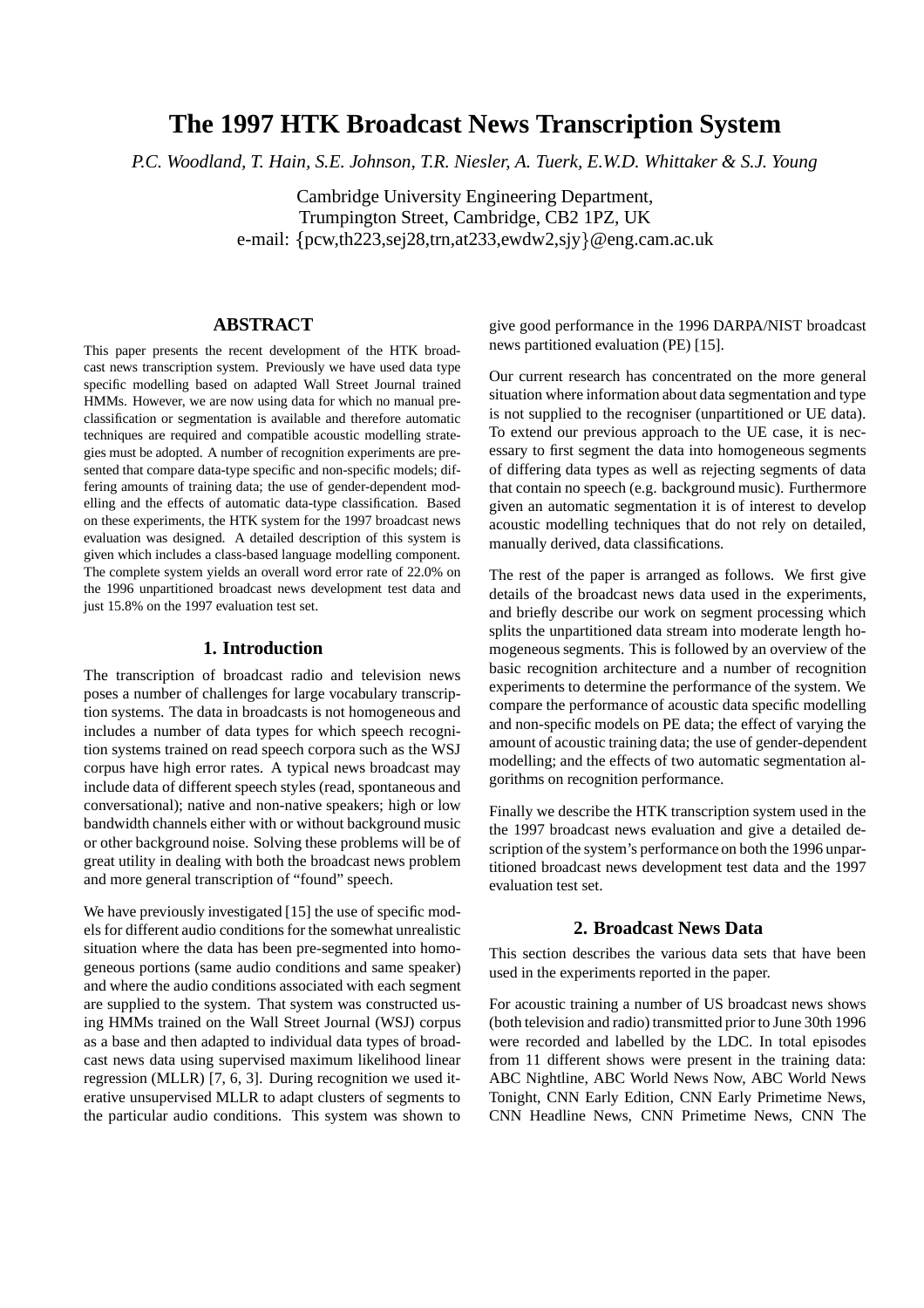World Today, CSPAN Washington Journal, NPR All Things Considered and NPR Marketplace. About 35 hours of transcribed data was made available in 1996. We made some corrections to these transcriptions and used them to estimate the HMMs described in [15]. This corpus will be referred to as BNtrain96. A further tranche of data of similar size was released in 1997 to form in total 72 hours of broadcast news training data. We also modified these transcriptions and tried to remove portions of the speech signal where two or more speakers were talking simultaneously. The 72 hour corpus is denoted BNtrain97. Each resulting segment in the training corpora was labelled by speaker and one of the audio "focus" conditions listed in Table 1.

| Focus          | Description                                    |
|----------------|------------------------------------------------|
| F <sub>0</sub> | baseline broadcast speech (clean, planned)     |
| F1             | spontaneous broadcast speech (clean)           |
| F2             | low fidelity speech (wideband/narrowband)      |
| F <sub>3</sub> | speech in the presence of background music     |
| F4             | speech under degraded acoustical conditions    |
| F5             | non-native speakers (clean, planned)           |
| FX             | all other speech (e.g. spontaneous non-native) |

Table 1: Broadcast news focus conditions.

For development test purposes, data broadcast in July 1996 from six shows (ABC Prime Time, CNN World View, CSPAN Washington Journal, NPR Marketplace, NPR Morning Edition and NPR The World) was used. The handpartitioned development test data, BNdev96pe, with given segmentation and focus conditions contained extracts from all the shows while the unpartitioned data, BNdev96ue, contained data from the first four shows (about two hours of data). The data from an episode of NPR Marketplace is the only complete show that is common to both the BNdev96pe and BNdev96ue data sets.

Finally the 1997 evaluation data, BNeval97, contained extracts from 9 different shows and totalled about 3 hours of data. As for the development test, the evaluation data contained (different episodes of) shows that also occurred in the training set as well as some shows which were not present. Unlike BNdev96ue for which show boundaries are known, the BNeval97 data is presented to the system as a single 3 hour audio file.

Table 2 gives the proportions of the different audio types present in the BNdev96ue and BNeval97 data sets measured by the number of reference words assigned to each data category. Note that there is a significantly greater proportion of F0 data present in BNeval97 than in BNdev96ue and rather less F1 and F4.

| Focus          | Proportion of data |          |  |  |  |  |  |
|----------------|--------------------|----------|--|--|--|--|--|
| Cond           | BNdev96ue          | BNeval97 |  |  |  |  |  |
| F <sub>0</sub> | 22.3%              | 45.0%    |  |  |  |  |  |
| F1             | 30.5%              | 20.0%    |  |  |  |  |  |
| F2             | 16.2%              | 16.1%    |  |  |  |  |  |
| F <sup>3</sup> | 6.2%               | 5.1%     |  |  |  |  |  |
| F4             | 14.1%              | 4.9%     |  |  |  |  |  |
| F <sub>5</sub> | 2.7%               | 2.3%     |  |  |  |  |  |
| FX             | 7.8%               | 6.3%     |  |  |  |  |  |

Table 2: Proportion of test data of different audio type

#### **3. Segment Processing**

The goal of the segment processing stages is to convert the continuous input audio stream into clusters of reasonablysized speech segments. Ideally, each segment should be homogeneous (i.e. same speaker and channel conditions) and the segments should be grouped into clusters such that each cluster is sufficiently similar to share a single set of MLLR adaptation transforms. It is also desirable to remove as much of the non-speech from the input audio stream as possible. Details of these segment processing stages are given in a companion paper [5], but a brief overview is included here for completeness.

Our approach to segment processing is first to classify the audio data into three broad categories: wide-band speech (S), narrow-band speech (T) and music (M). After rejecting the music, a gender-dependent phone recogniser is used to locate silence portions and gender change points [9] and after applying a number of "smoothing rules" the final segment boundaries are determined.

The initial audio classification uses 4 Gaussian mixture models: one for each of the required classes (S, T and M) plus a model for music and speech. Audio selected by this latter model is also labelled as (S) but its separate inclusion reduces the misclassification of speech as music. Each model was trained on data of the appropriate class extracted from the BNtrain97 data up to a maximum of three hours per model.

After an initial classification of the data, MLLR adaptation transforms were computed for each class and then the decoding was repeated. This adaptation was performed separately for each of the four shows and only for classes with at least 15 seconds of data. This approach gives approximately a 95% frame classification accuracy, and on the BNeval97 set is able to discard 70% of the non-speech material while only erroneously discarding 0.2% of the speech.

Segmentation and gender labelling is applied to both the narrow-band (T) and wide band (S) data using a phone recogniser which has 45 context independent phone models per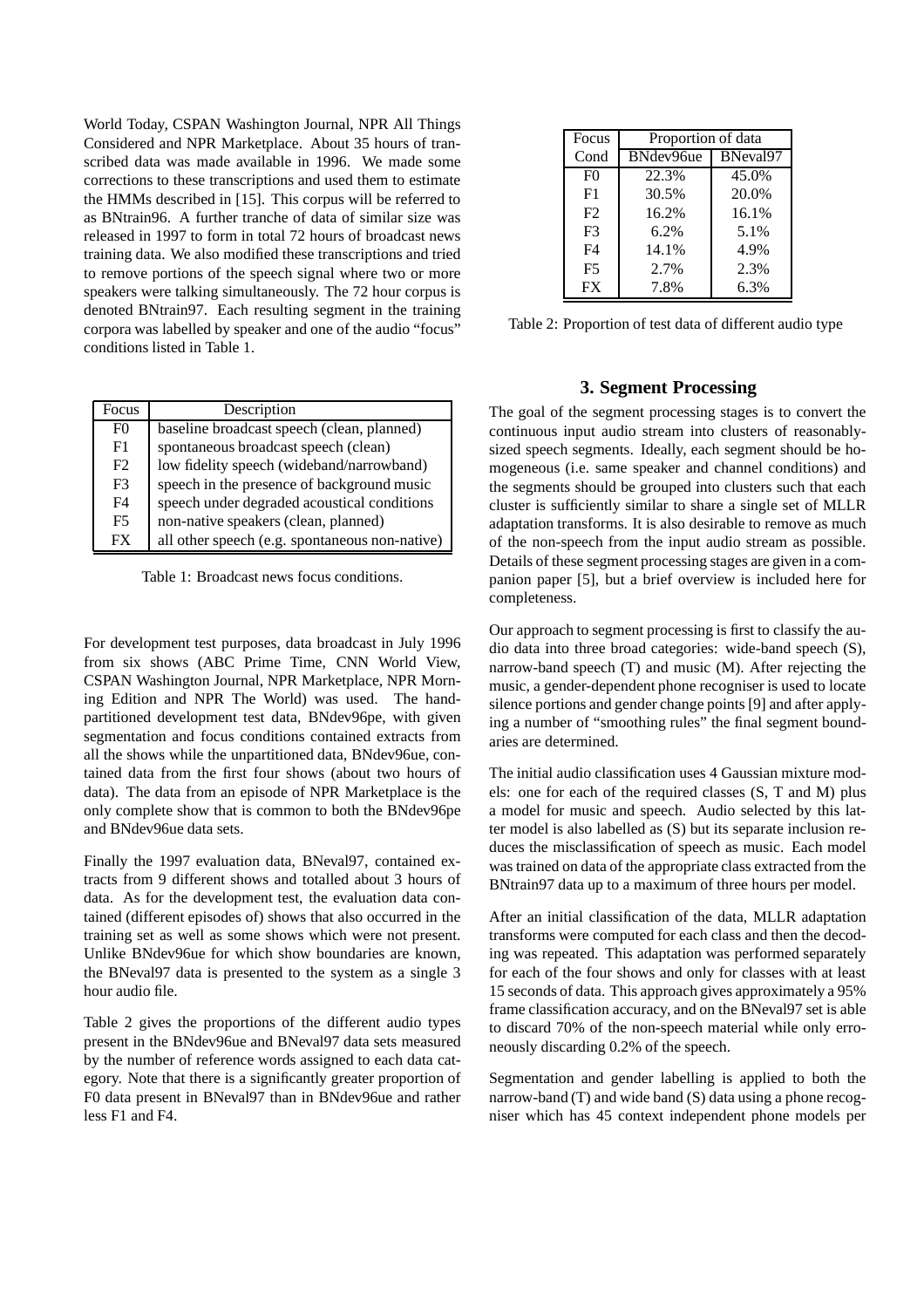gender plus a silence/noise model. The output of the phone recogniser is a sequence of relatively short segments having male, female or silence tags. Silence segments longer than 3 seconds are classified as non-speech and discarded. Sections of male speech with high pitch are frequently mis-classified as female and vice versa. Hence, a number of heuristic smoothing rules are applied. For example, a male segment followed by a short female segment is merged to form a single male segment if the following segment is silence. These smoothing rules also ensure that segments with durations between one second and 30 seconds are created. This basic segmenter is referred to as S1. About 7% (by duration) of the data consists of segments containing more than one speaker when using the S1 segmenter.

Further improvements to the segmentation are effected using a clustering procedure in which all segments are clustered using a top-down covariance-based technique (see below). Segments which appear in the same leaf node and are temporally adjacent (ignoring intervening silences) are merged into a single segment. This process corrects many of the gender misclassifications but results in long segments. The clustering is then repeated taking account of the inter-segment silences in order to obtain the final segmentation. This approach makes it impossible to distinguish between two consecutive speakers of the same gender unless they are separated by silence. However, since most segment boundaries have at least a short silence segment at the boundary, this does not cause severe degradation in performance. The segmenter integrating segment clustering is denoted S2 and it reduces the proportion of the data represented by multiple speaker segments to 2%. The frame error rate for gender labelling is 3-4%.

Finally the segments are clustered separately for each gender and bandwidth combination for use with MLLR adaptation. Two alternative clustering techniques have been evaluated. The first was a bottom-up method in which each segment is modelled by a single diagonal covariance Gaussian and segments are merged based on a furthest neighbour divergencelike distance measure. Cluster merging stops when the number of frames in the smallest cluster exceeds a threshold. This was the scheme that we used in our 1996 broadcast news evaluation system [15]. The second scheme represents segments by the covariance of the static and delta parameters and uses a hierarchical top-down clustering process in which each node of the hierarchy is split into a maximum of four child nodes. Segments are reassigned to the closest node using an arithmetic harmonic sphericity distance measure [1]. Splitting continues while a minimum occupancy count is exceeded in all clusters. At the end of the process, all segments which were too small to compute a full covariance robustly are assigned to the leaf node with the closest mean. These schemes were found to give similar performance and the bottom-up scheme was used for final segment clustering.

## **4. Recognition System Overview**

This section gives an overview of the basic recognition architecture used for the experiments reported in Section 5. The system is a development of previous HTK large vocabulary recognisers (e.g. [13]).

Each frame of input speech is represented by a 39 dimensional feature vector that consists of 13 (including  $c_0$ ) MF-PLP cepstral parameters [15] and their first and second differentials. Cepstral mean normalisation (CMN) is applied over a segment.

The system uses the LIMSI 1993 WSJ pronunciation dictionary augmented by pronunciations from a TTS system and hand generated corrections. Cross-word context dependent decision tree state clustered mixture Gaussian HMMs [16] are used with a 65k word vocabulary. The system uses a language model trained on 132 million words of broadcast news texts, the LDC-distributed 1995 newswire texts, and the transcriptions from BNtrain96.

As will be seen in Section 6, the full HTK system can operate in multiple passes and use quinphone HMMs, more complex language models and iterative unsupervised adaptation. However, for the initial experiments reported in Section 5, the decoder was run in a single pass using triphone models, a trigram language model and fairly tight beamwidths. We have found that using the full system with adaptation results in a 20-25% decrease in word error rate on broadcast news data.

# **5. Single-Pass Recognition Experiments**

# **5.1. Data Specific Models and Extended Training Data**

We first compared the performance of models which require knowledge of data type with condition independent models which are more suitable to automatically segmented data since fine classification is not required. Furthermore, it has previously been shown that data condition independent models can give surprisingly good performance [9, 4].

The data type specific models used WSJ secondary channel trained HMMs with 6399 speech states and were subsequently adapted to broadcast news (used in [15]). Two sets of condition independent models were trained: the BNtrain96 HMM-BN1 has 5628 states and the BNtrain97 HMM-BN2 set 6684 states. All models used 12 component mixture Gaussian distributions. In all cases gender independent models were used.

The results given in Table 3 for the BNdev96pe set show that the WSJ models are significantly improved by broadcast news adaptation (4% absolute). Perhaps more surprisingly the HMM-BN1 models give slightly better overall performance than the data specific WSJ adapted models. In par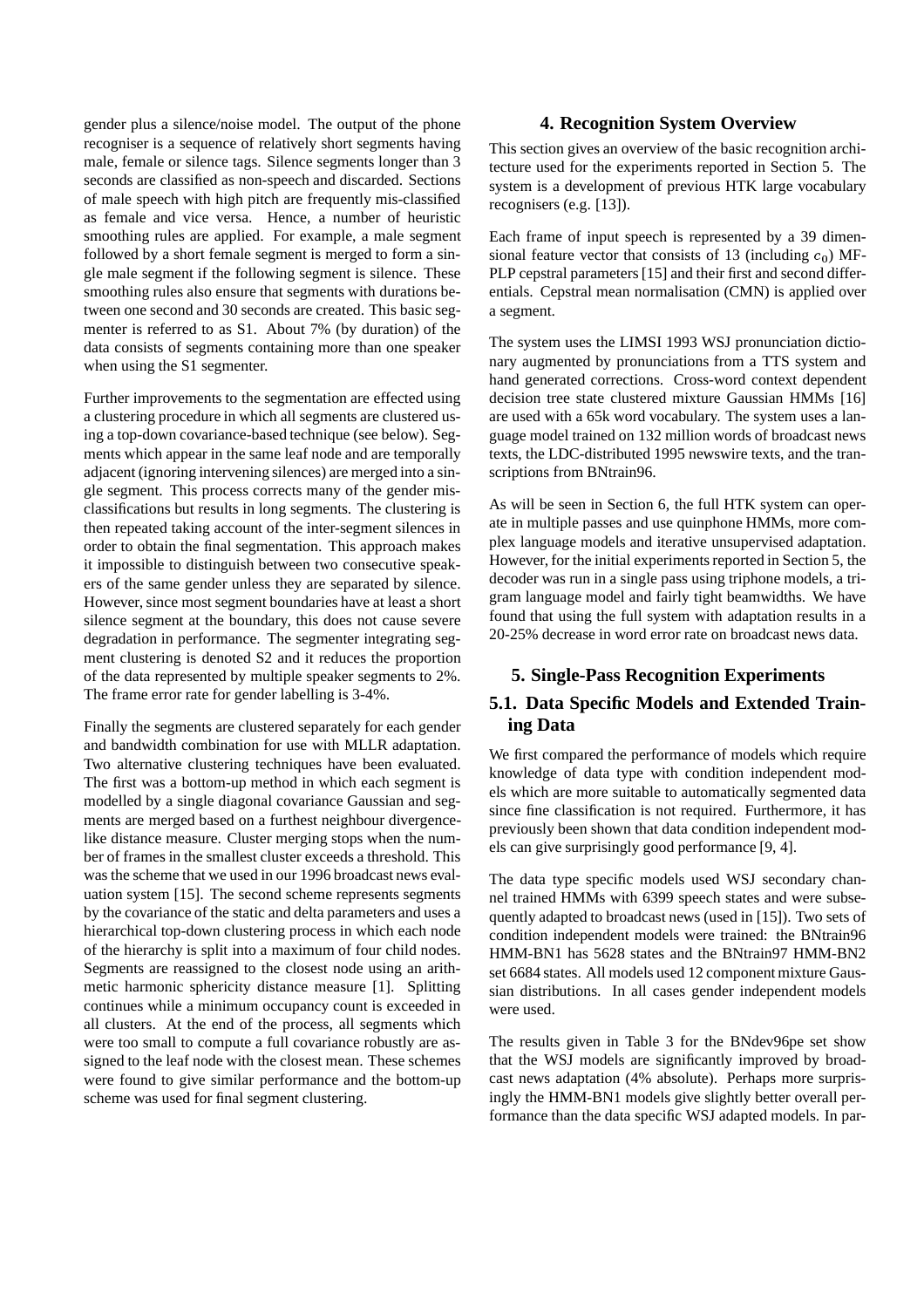ticular, it can be seen that there is a large improvement for the HMM-BN1 models on the spontaneous speech conditions. Furthermore, doubling the amount of training data reduces the error rate by a further 2.1% absolute.

| Data           | <b>HMM</b> training |           |           |           |  |  |  |  |  |
|----------------|---------------------|-----------|-----------|-----------|--|--|--|--|--|
| Type           | WSJ                 | WSJ adapt | BNtrain96 | BNtrain97 |  |  |  |  |  |
| F <sub>0</sub> | 16.3                | 13.0      | 12.8      | 11.6      |  |  |  |  |  |
| F1             | 35.2                | 31.8      | 28.5      | 26.2      |  |  |  |  |  |
| F2             | 51.4                | 44.8      | 42.6      | 38.7      |  |  |  |  |  |
| F <sub>3</sub> | 36.4                | 32.7      | 35.3      | 32.8      |  |  |  |  |  |
| F <sub>4</sub> | 28.6                | 25.0      | 25.4      | 24.6      |  |  |  |  |  |
| F <sub>5</sub> | 28.6                | 23.8      | 27.1      | 24.8      |  |  |  |  |  |
| FX             | 58.5                | 55.2      | 56.8      | 55.4      |  |  |  |  |  |
| Avg.           | 36.0                | 32.0      | 31.7      | 29.6      |  |  |  |  |  |

Table 3: % Word error rates on BNdev96pe for different training conditions. Only the WSJ adapt set is data condition dependent.

Whilst the results shown in Table 3 are encouraging, they mask the separate effects on male and female speakers. Since two thirds of the broadcast news training and test data is from male speakers, there is a significant gender bias which isn't present in the WSJ models. The error rate on the female speakers in the test is 29.8% for the WSJ adapt models but is 33.3% for the HMM-BN1 models (and 31.1% for HMM-BN2). To try to improve the performance for female speakers we investigated gender dependent modelling.

# **5.2. Gender Dependent Modelling**

Gender dependent versions of the HMM-BN2 set were created by splitting the BNtrain97 data according to gender and retraining the Gaussian means and mixture weights on the gender-specific data portions. These gender dependent models were then tested on data only from the corresponding gender (i.e. it is assumed that perfect gender determination is possible). As shown in Table 4, this gave a substantial increase in recognition performance (overall 1.4% absolute and 2.3% for female speakers) and appears to have largely mitigated the gender bias in the training data.

It should be noted that although the automatic gender classification yields 3-4% error, using a forced alignment with the above gender dependent models and making a likelihood based gender choice (based on a first pass recognition with GI models) yields a gender labelling frame error rate of 1-2% [5].

## **5.3. Automatic Segmentation/Classification**

The effect of using the automatically derived segments from both the CMU segmenter described in [12] and the S1 and S2 segmenters described in Sec. 3 was evaluated on the BN-

| Data           | Model type and data type |        |         |          |  |  |  |  |  |
|----------------|--------------------------|--------|---------|----------|--|--|--|--|--|
| <b>Type</b>    | $GI$ / male              | GI/rem | GD/male | GD / fem |  |  |  |  |  |
| F <sub>0</sub> | 9.7                      | 13.9   | 9.9     | 12.5     |  |  |  |  |  |
| F1             | 25.3                     | 29.0   | 24.3    | 28.1     |  |  |  |  |  |
| F2             | 38.3                     | 41.6   | 35.7    | 37.3     |  |  |  |  |  |
| F <sub>3</sub> | 25.3                     | 39.4   | 24.6    | 36.5     |  |  |  |  |  |
| F <sub>4</sub> | 24.2                     | 25.1   | 23.1    | 21.3     |  |  |  |  |  |
| F <sub>5</sub> | 25.7                     | 24.1   | 25.9    | 23.0     |  |  |  |  |  |
| <b>FX</b>      | 57.2                     | 53.7   | 57.1    | 50.4     |  |  |  |  |  |
| Avg.           | 28.8                     | 31.1   | 27.8    | 28.8     |  |  |  |  |  |

Table 4: % Word error rates on BNdev96pe split by gender for gender independent(GI) and gender dependent(GD) versions of HMM-BN2 models.

dev96ue data. It should be noted that some of the data (that identified as pure music) is discarded by the S1/S2 segmenters while the CMU approach retains the entire data stream. As can be seen in Table 5 a), recognition performance improves with the S1 segmenter, particularly on F3 segments due in part to the removal of pure music, and S2 improves overall recognition performance further.

After the 1997 evaluation was complete, additional experiments for the CMU and S2 segmenters were run using the 1997 trigram language model and the HMM-BN2 models. The results of these experiments are shown in Table 5 b), which confirms the advantage of the S2 segmenter for all data types. It is expected that the S2 system will have a further advantage when speaker/environment adaptation is used due to the small amount of data it includes in multiple-speaker segments.

Finally the performance on BNeval97 of the S2 segmenter was compared to that using hand-partitioned segments given in the reference transcriptions. Again, the 1997 trigram LM and the HMM-BN2 acoustic model set were used. It can be seen from Table 6 that the overall degradation caused by the automatic segmentation is very small (on the development data the degradation is approximately 1% absolute). On some types of data it appears that the automatic segmentation actually gives superior recognition results for the BNeval97 data. For instance, for some F3 segments which include a gradual fade in/out of music during a sentence, automatic segmentation improves the results. This is because the automatic segmenter chooses pause points for segmentation, leading to better recognition results. The good recognition performance of the automatically segmented data is also a reflection of the fact that, for this data, only a few errors (less than 0.1%) are introduced by erroneously discarding speech.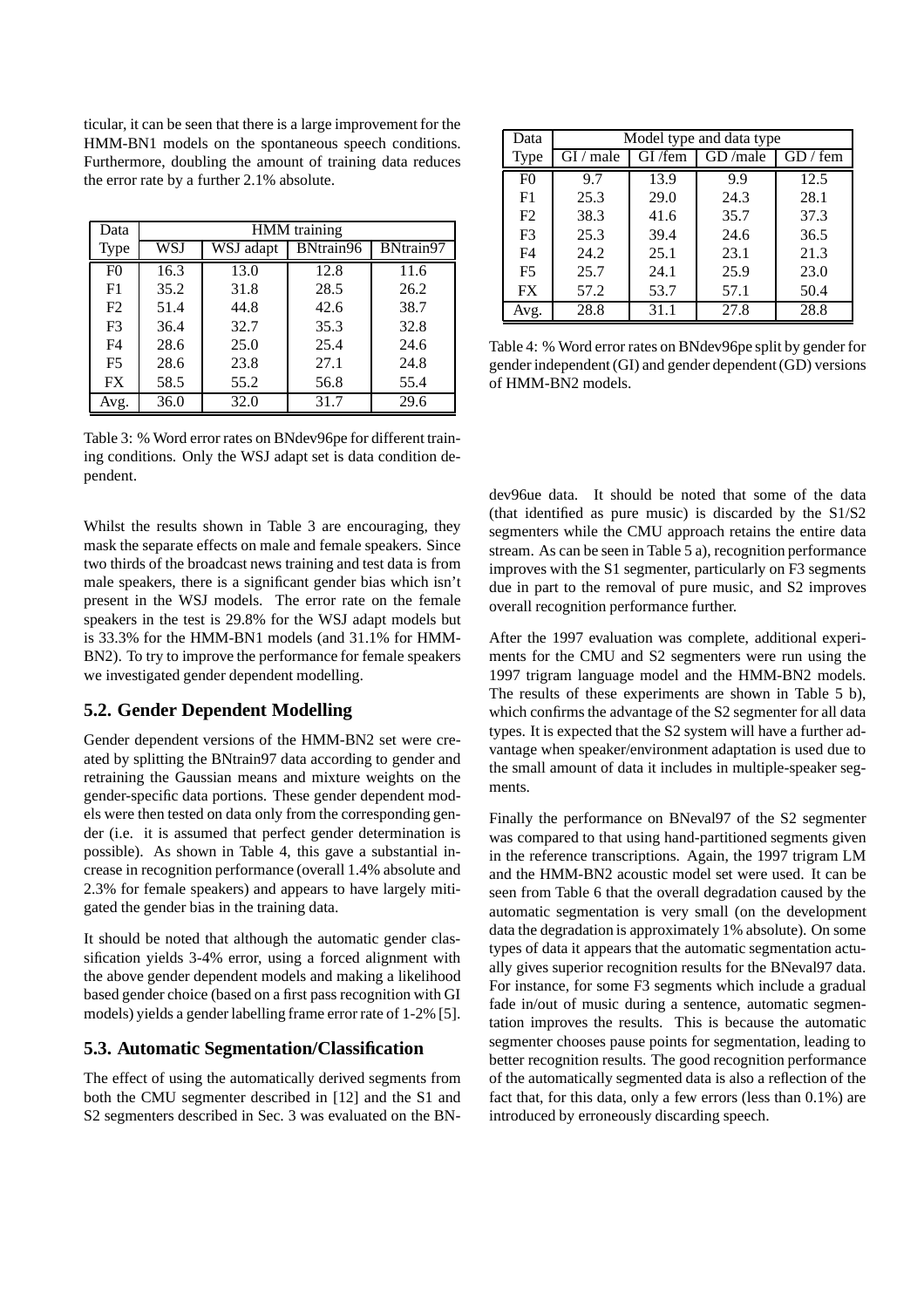| Data           | Segmentation Alg |                      |                                            |  |  |  |  |  |
|----------------|------------------|----------------------|--------------------------------------------|--|--|--|--|--|
| Type           | <b>CMU</b> Segs  | $\overline{S}1$ Segs | $\overline{\text{S2} \text{S} \text{egs}}$ |  |  |  |  |  |
| F <sub>0</sub> | 12.3             | 12.1                 | 12.1                                       |  |  |  |  |  |
| F1             | 27.1             | 27.0                 | 25.9                                       |  |  |  |  |  |
| F2             | 39.7             | 39.5                 | 38.3                                       |  |  |  |  |  |
| F <sub>3</sub> | 38.8             | 32.5                 | 33.4                                       |  |  |  |  |  |
| F <sub>4</sub> | 27.9             | 27.1                 | 26.0                                       |  |  |  |  |  |
| F <sub>5</sub> | 30.4             | 33.0                 | 30.6                                       |  |  |  |  |  |
| <b>FX</b>      | 69.5             | 65.5                 | 66.7                                       |  |  |  |  |  |
| Overall        | 30.1             | 29.2                 | 28.6                                       |  |  |  |  |  |

a)

| Data           | Segmentation Alg |         |  |  |  |  |  |  |
|----------------|------------------|---------|--|--|--|--|--|--|
| Type           | <b>CMU Segs</b>  | S2 Segs |  |  |  |  |  |  |
| F()            | 13.3             | 13.0    |  |  |  |  |  |  |
| F <sub>1</sub> | 21.6             | 20.8    |  |  |  |  |  |  |
| F2             | 35.6             | 34.9    |  |  |  |  |  |  |
| F3             | 34.1             | 32.4    |  |  |  |  |  |  |
| F4             | 26.2             | 25.7    |  |  |  |  |  |  |
| F <sub>5</sub> | 29.0             | 27.5    |  |  |  |  |  |  |
| FX             | 50.9             | 46.8    |  |  |  |  |  |  |
| Overall        | 23.9             | 23.0    |  |  |  |  |  |  |
| b`             |                  |         |  |  |  |  |  |  |

Table 5: % Word error rates for different segmentation algorithms using the gender independent HMM-BN2 model set on a) BNdev96ue and b) BNeval97

## **5.4. Telephone Bandwidth Models**

The S1/S2 segmenters also classify data as narrow-band or wide-band. A narrow-band model version of HMM-BN2 (HMM-BN2T) was trained using single-pass retraining from the HMM-BN2 set and a reduced bandwidth data analysis (125Hz to 3.75kHz) of the BNtrain97 dataset. The performance of the HMM-BN2T models was investigated for the data which had been automatically classified as narrow band.

The use of these models improved performance on F2 data using the S2 segmentation of the BNdev96ue to 35.9% error (from 38.3%) and reduced the overall error rate to 28.3% (from 28.6%). However a much more dramatic effect was observed for the S2 segmentation of the BNeval97 data. Here the word error rate of F2 data was reduced to 26.2% (from 34.9%) and the overall error rate to 21.4% (from 23.0%). It should be noted however that the advantage of using separate telephone bandwidth models decreases significantly when also using MLLR adaptation.

| Data           | Segmentation                          |      |  |  |  |  |  |
|----------------|---------------------------------------|------|--|--|--|--|--|
| <b>Type</b>    | S2 Segments<br><b>Manual Segments</b> |      |  |  |  |  |  |
| F <sub>0</sub> | 12.9                                  | 13.0 |  |  |  |  |  |
| F1             | 20.2                                  | 20.8 |  |  |  |  |  |
| F <sub>2</sub> | 35.5                                  | 34.9 |  |  |  |  |  |
| F3             | 34.2                                  | 32.4 |  |  |  |  |  |
| F <sub>4</sub> | 25.0                                  | 25.7 |  |  |  |  |  |
| F <sub>5</sub> | 27.5                                  | 27.5 |  |  |  |  |  |
| <b>FX</b>      | 45.6                                  | 46.8 |  |  |  |  |  |
| Overall        | 22.9                                  | 23.0 |  |  |  |  |  |

Table 6: % Word error rates on the BNeval97 for automatic and hand generated segmentations.

## **6. 1997 DARPA Evaluation System**

This section describes the HTK system used in the 1997 evaluation. The system uses the modelling techniques described in previous sections with the addition of more complex acoustic and language models and multiple passes of unsupervised MLLR adaptation. In this respect the operation is similar to previous HTK evaluation systems [14, 15]. New features, apart from those discussed above, include an interpolated word-based and class-based language model and the combination of different output stages based on confidence annotation.

#### **6.1. Decoding Stages**

The overall decoding process is as follows. Firstly the data is segmented using the S2 segmenter described in previous sections. A first pass decoding is performed using the HMM-BN2 and HMM-BN2T gender independent models with a trigram language model. This stage (pass1) provides a putative transcription which is used both to select an appropriate gender dependent model set for subsequent use and also to provide an initial transcription for MLLR adaptation. The MLLR processing at this stage uses one global block-diagonal mean and diagonal variance speech transform per set of clustered segments. The adapted gender dependent model sets are then used with a word bigram language model to generate word lattices and the resultant bigram lattices (pass2/bg) are expanded in stages with a word trigram (pass2/tg), a word 4 gram (pass2/fg) and finally an interpolated language model combining the word 4-gram with a category trigram model that uses 1000 automatically generated classes (pass2/ic).

The best word string, found using an A\* search of the interpolated lattices, is then used as supervision for global MLLR with a set of quinphone HMM models (HMM-BN3). These HMMs were trained in a similar manner to HMM-BN2 but the decision tree clustering process takes into account quinphone context and also word boundary locations. The HMM-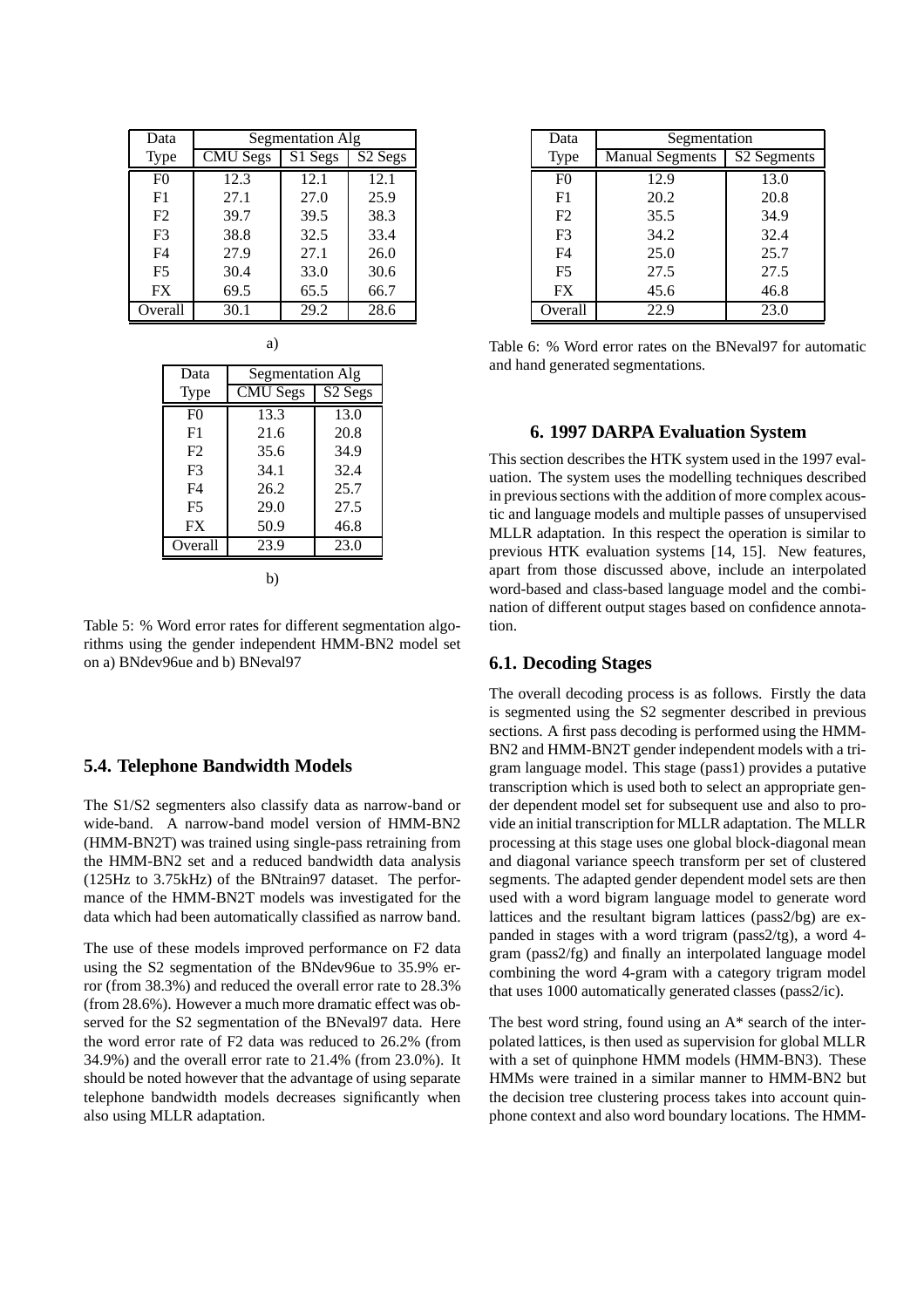BN3 set has 8180 speech states each modelled with a 16 component Gaussian mixture. Gender dependent and bandwidth dependent versions of these models were used for each segment as appropriate. The system includes 3 passes through the data with MLLR-adapted quinphone models. At this stage the search procedure is constrained by the previously generated word lattices incorporating interpolated language model scores. The first quinphone pass (pass 3) uses a global mean and variance MLLR speech transform; the second quinphone pass (pass 4) uses up to two MLLR speech transforms and the final pass (pass 5) uses up to four transforms. Word lattices are also produced by pass 5.

The final lattices can be further processed in two ways. Firstly they can be re-scored using an unsupervised unigram cache model. Alternatively the output from the pass5 lattices can be combined with that from the pass2/ic lattices to form the final recognition output.

The following subsections describe in more detail first the language models used and then describe the hypothesis combination process which uses the NIST ROVER program. Finally complete recognition results are presented using the evaluation set-up for both the BNeval97 data and BNdev96ue.

# **6.2. Language Models**

At various stages bigram, trigram and 4-gram word-based language models were used. These were trained on the 132 million words of the LDC broadcast news training texts, the transcriptions of the BNtrain97 data (added twice), the 1995 newswire texts (both financial and non-financial), and transcriptions for the 1995 train, dev and eval Marketplace transcriptions which were added to the training corpus three times. The text-processing for this data expanded a number of abbreviations and corrected some common spelling errors. Word-based language models using Katz backoff were built and contained 6.9 million bigrams, 8.4 million trigrams and 8.6 million 4-grams.

The category language model used 1000 automatically generated word classes chosen to maximise the training set likelihood based on word bigram statistics [8, 10, 11]. The categories and the trigram category model were built using the broadcast news training texts, the acoustic training data and 1995 Marketplace transcriptions. Bigrams and trigrams were only added to the category model if they improved the training set leave-one-out likelihood. The category trigram model contained 803k bigrams and 7.1 million trigrams.

In use the word 4-gram lattices were rebuilt by interpolating the category trigram language model (weight 0.30) with the word 4-gram (weight 0.70). These weights were found by performing N-best rescoring experiments on a preliminary version of the evaluation system with BNdev96ue data.

| Lang Model | Perplexity            |     |  |  |  |  |
|------------|-----------------------|-----|--|--|--|--|
| Type       | BNeval97<br>BNdev96ue |     |  |  |  |  |
| bigram     | 243                   | 240 |  |  |  |  |
| trigram    | 172                   | 159 |  |  |  |  |
| 4-gram     | 161                   | 147 |  |  |  |  |
| cat-model  | 246                   | 238 |  |  |  |  |
| 4g+cat     | 149                   | 137 |  |  |  |  |

Table 7: Word level perplexities

The perplexities for the various language models on the BNdev96ue and BNeval97 (filtered) reference transcriptions are given in Table 7. The category model alone has a similar perplexity to the word bigram, however when interpolated with the word 4-gram it reduces the 4-gram perplexity by about 8%. The OOV rate on both these test sets using the filtered transcriptions was about 0.5%.

# **6.3. Hypothesis Combination**

Whilst on average the overall error rate produced by the quinphone models is a little better than the triphone models we have observed that the systems often make rather different errors. Therefore we made an initial attempt at combining the final quinphone output (pass 5) with the best triphone stage (pass 2/ic).

The hypotheses from each stage were first annotated with word confidence scores and then the NIST ROVER program [2] was used to combine the annotated hypotheses. This program uses dynamic programming based string alignment to obtain a word correspondence for all words in the hypotheses and then examines the correspondence pairs and chooses the word with the highest confidence score. The confidence scores were generated using an N-best homogeneity measure found using the 1000-best hypotheses from the lattices generated at the appropriate stage. A decision tree pruned using 10-fold cross-validation was used to convert the N-best homogeneity scores to confidence probabilities. This tree was trained using a preliminary version of the system run on the BNdev96ue data.

# **6.4. System Performance**

Detailed performance for each stage of the evaluation system is shown in Table 8 for both the BNdev96ue set and the BNeval97 data set. The better overall performance of the BNeval97 set seems to be mainly due to the much greater proportion of well-recognised F0 data present (see Table 2). It should also be noted that all results presented in this paper for the BNdev96ue set use the 1996 NIST scoring conventions, while the results for BNeval the the 1997 conventions.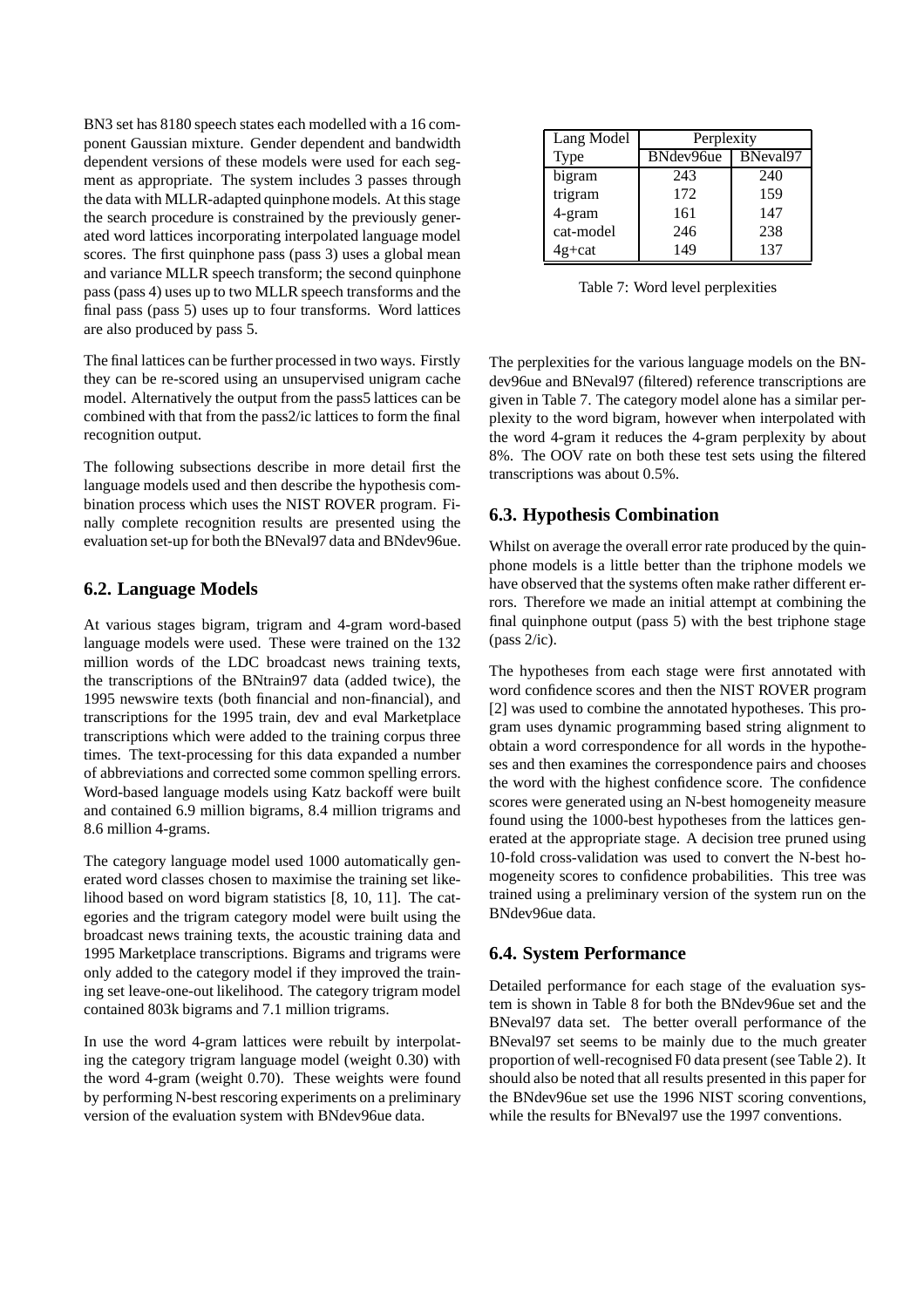| Stage        | <b>HMMs</b> | LM             | <b>MLLR</b>    |         | % Word Error   |      |      |                |      |      |      |  |
|--------------|-------------|----------------|----------------|---------|----------------|------|------|----------------|------|------|------|--|
|              | <b>Type</b> |                |                | Overall | F <sub>0</sub> | F1   | F2   | F <sub>3</sub> | F4   | F5   | FX.  |  |
| pass1/tg     | BN2/gi      | tg             | N              | 28.1    | 11.9           | 25.8 | 35.5 | 33.3           | 25.8 | 30.6 | 66.6 |  |
| pass2/bg     | BN2/gd      | bg             |                | 27.9    | 13.0           | 27.9 | 33.8 | 32.0           | 24.4 | 28.0 | 61.7 |  |
| pass2/tg     | BN2/gd      | tg             |                | 24.6    | 10.3           | 24.0 | 29.8 | 26.7           | 22.1 | 25.8 | 59.5 |  |
| pass2/fg     | BN2/gd      | fg             |                | 24.0    | 9.9            | 22.9 | 29.5 | 26.7           | 21.5 | 23.5 | 59.3 |  |
| pass2/ic     | BN2/gd      | ic             |                | 23.6    | 9.0            | 22.6 | 29.2 | 26.4           | 20.8 | 25.6 | 60.1 |  |
| pass3/ic     | BN3/gd      | ic             |                | 23.0    | 9.4            | 22.0 | 27.8 | 26.5           | 20.0 | 22.1 | 58.5 |  |
| pass4/ic     | BN3/gd      | ic             | $\overline{2}$ | 22.8    | 9.3            | 21.8 | 27.3 | 26.5           | 19.8 | 22.1 | 58.1 |  |
| pass5/ic     | BN3/gd      | ic             | 4              | 22.7    | 9.3            | 21.8 | 27.1 | 26.7           | 19.7 | 21.9 | 57.8 |  |
| $+cache$     | BN3/gd      | ic/cache       | 4              | 22.6    | 9.3            | 21.9 | 27.0 | 26.6           | 19.6 | 21.9 | 57.5 |  |
| <b>ROVER</b> | BN2/3/gd    | 1 <sup>c</sup> | 1/4            | 22.0    | 8.5            | 21.4 | 26.2 | 25.4           | 19.0 | 22.3 | 57.1 |  |

| $-1$<br>× |  |
|-----------|--|

| Stage        | <b>HMMs</b> | LM             | <b>MLLR</b>    | Word Error<br>$\%$ |                |      |      |      |      |      |           |
|--------------|-------------|----------------|----------------|--------------------|----------------|------|------|------|------|------|-----------|
|              | <b>Type</b> |                |                | Overall            | F <sub>0</sub> | F1   | F2   | F3   | F4   | F5   | <b>FX</b> |
| pass1/tg     | BN2/gi      | tg             | N              | 21.4               | 13.0           | 20.8 | 26.2 | 32.4 | 25.7 | 27.5 | 43.2      |
| pass2/bg     | BN2/gd      | bg             |                | 21.3               | 13.5           | 22.0 | 25.9 | 30.6 | 25.4 | 27.7 | 38.0      |
| pass2/tg     | BN2/gd      | tg             |                | 18.0               | 10.7           | 17.7 | 21.8 | 29.9 | 21.4 | 26.0 | 34.8      |
| pass2/fg     | BN2/gd      | fg             |                | 17.3               | 10.3           | 16.9 | 21.4 | 28.5 | 21.1 | 24.1 | 32.8      |
| pass2/ic     | BN2/gd      | $i_{\rm c}$    |                | 16.8               | 9.9            | 16.3 | 20.8 | 28.4 | 20.7 | 24.1 | 32.1      |
| pass3/ic     | BN3/gd      | ic             |                | 16.4               | 10.0           | 15.4 | 20.4 | 27.6 | 19.9 | 23.9 | 30.7      |
| pass4/ic     | BN3/gd      | $i_{\rm c}$    | $\overline{2}$ | 16.2               | 9.8            | 15.5 | 20.1 | 27.7 | 19.6 | 24.2 | 30.1      |
| pass5/ic     | BN3/gd      | ic             | $\overline{4}$ | 16.2               | 9.9            | 15.4 | 20.0 | 27.9 | 19.3 | 24.2 | 29.9      |
| $+cache$     | BN3/gd      | ic/cache       | 4              | 16.2               | 9.9            | 15.4 | 20.1 | 27.9 | 19.4 | 24.1 | 29.9      |
| <b>ROVER</b> | BN2/3/gd    | 1 <sup>c</sup> | 1/4            | 15.8               | 9.4            | 15.2 | 19.5 | 26.9 | 19.4 | 22.1 | 29.1      |

b)

Table 8: Word error rates for each stage of the 1997 HTK broadcast news evaluation system on both a) BNdev96ue and b) BNeval97.

The use of global MLLR and gender dependent models reduces the first-pass error by between 12-16% with a word trigram, and it should be noticed that larger reductions occur for the more challenging data types. The word 4-gram gives a 3% reduction in word error and a further reduction of similar size results from the use of the interpolated category language model.

The quinphone models with a global MLLR improve the error rate by 3% over triphone models using global MLLR. It is somewhat surprising to find that while iterative MLLR gives further small gains on the BNdev96ue data (about 1.5%), barely measurable gains were found on BNeval97. Again the use of the unigram cache slightly improved the error rate on BNdev96ue but did not help on BNeval97.

Finally the use of hypothesis combination using ROVER reduced the error rate by a further 3% to give a 15.8% overall word error rate on BNeval97 and 22.0% on BNdev96ue. It

was noted that the confidence scores associated with the combined hypotheses had a normalised cross entropy of 0.173 for BNdev96ue and 0.179 for BNeval97. The reduction in error rate for the combined quinphone and triphone output results in more than doubling the overall gain from the use of quinphone modelling.

## **7. Conclusion**

This paper has described the development and performance of the 1997 HTK broadcast news transcription system. The system uses a data segmentation and classification scheme which incorporates clustering. The use of HMMs that are independent of detailed data type fits well with automatic data segmentation and classification and yields at least as good performance as data type specific models. The system includes an interpolated language model and we have performed some preliminary investigations on hypothesis combination. The final system yielded the lowest overall word error rate in the